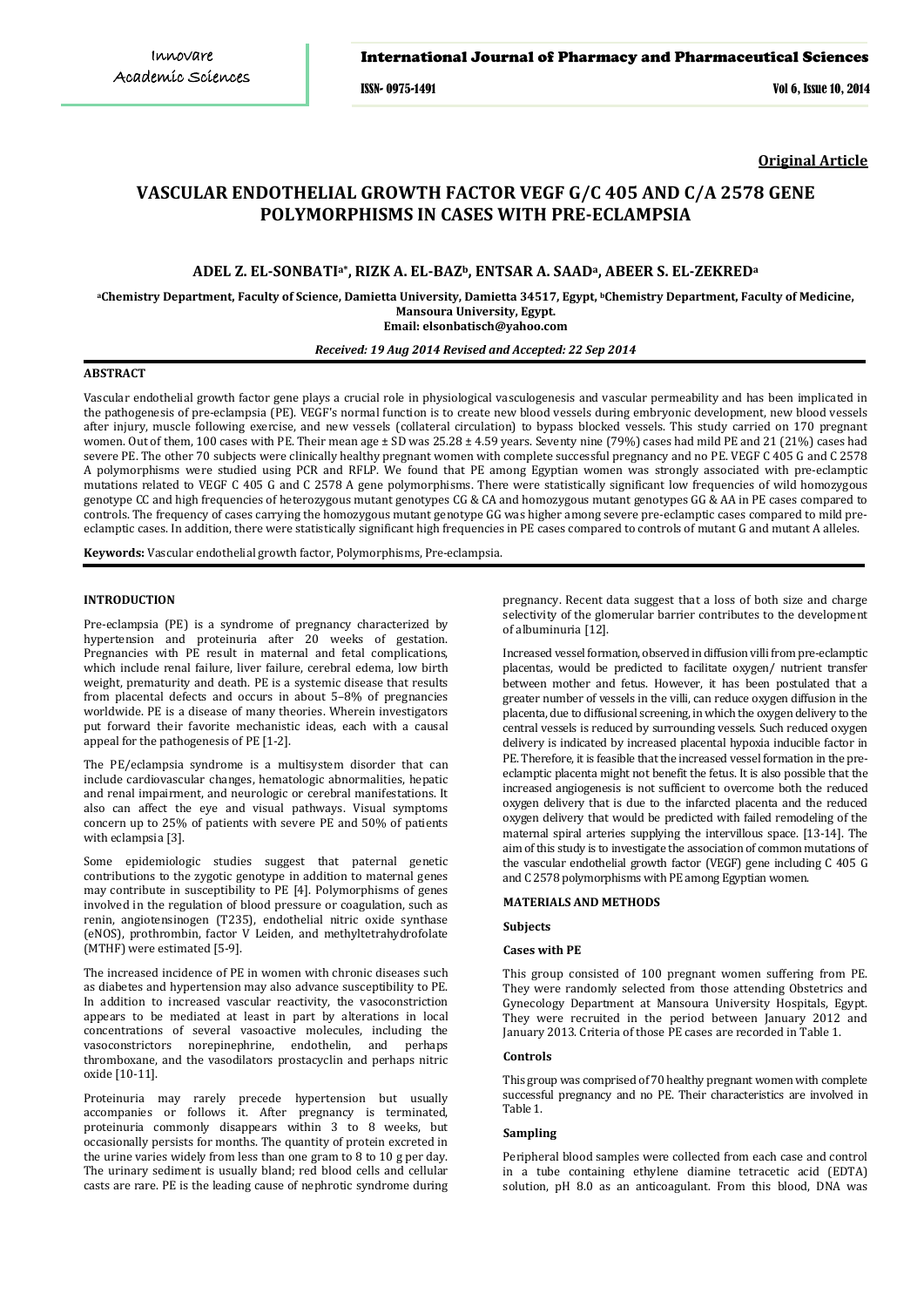extracted and purified then used for detection of VEGF C 2578 A and C 405 G gene mutations using Polymerase Chain Reaction-Restriction Fragment Length Polymorphism (PCR-RFLP) technique.

#### **DNA extraction and purification**

DNA extraction and purification from whole blood was performed using the generation DNA purification capture column kit (Gentra system, USA).

#### **Detection of VEGF G 405 C gene mutations using PCR amplification-RFLP technique**

The VEGF G 405 C genotype was determined using PCR-RFLP analysis. G 405 C→ VEGF variant was identified using PCR followed by restriction enzyme digestion of the amplified product. Briefly, PCR primers for amplification of VEGF mutation generate a 197 base pairs (bp) fragment. The GC substitution at bp 197 creates a BsmF1 recognition sequence. By abolishing a BsmF1 restriction site, the G 405 C mutation results in the digestion of the 197 bp amplicon into 167 and 30 bp fragments. Wild type (405CC) produced a single band at 197 bp, heterozygotes (405CG) produced 197, 167 and 30 bp fragments, and homozygous mutant (405GG) produced 167 and 30 bp fragments [15].

Primers for VEGF G 405 C: Forward Primer: 5'-<br>CCGACGGCTTGGGGAGATTG-3' and Reverse Primer: 5'-CCGACGGCTTGGGGAGATTG-3' CGGCGGTCACCCCCAAAAG-3'.

#### **Detection of VEGF C 2578 A gene mutations using PCR amplification-RFLP technique**

Similarly, the VEGF C 2578 A genotype was determined using PCR-RFLP analysis. The 2578CA→VEGF variant was identified using PCR followed by restriction enzyme digestion of the amplified product. PCR primers for amplification of the VEGF mutation generate a 267 bp fragment.

The CA→ substitution at bp 2578 creates a Bglll recognition sequence. By abolishing a Bglllrestriction site, the C 2578 A mutation results in the digestion of the 267 bp amplicon into 208 and 60 bp fragments. Wild types (2578CC) produced a single band at 267 bp, heterozygotes (2578CA) produced 267, 208, and 60 bp fragments, and homozygous mutants (2578AA) produced 208 and 60 bp fragments [15].

Primers for VEGF C 2578 A: Forward Primer 5'- GGGCCTTAGGACACCATACC-3r TGCCCCAGGGAACAAAGT-3f.

### **Table 1: Descriptive data of all studied subjects**

| <b>Description</b>                       | PE cases         | Controls                 |
|------------------------------------------|------------------|--------------------------|
|                                          | $N = 100$        | $N = 70$                 |
| Age (years)                              |                  |                          |
| $Mean \pm SD$                            | $25.25 \pm 4.50$ | $23.73 \pm 2.80$         |
| Range                                    | $20 - 40$        | $19 - 31$                |
| <b>Diagnosis</b>                         |                  |                          |
| Mild preeclampsia                        | 79 (79.0%)       | $\overline{\phantom{a}}$ |
| Sever preeclampsia                       | 21 (21.0%)       | $\overline{\phantom{a}}$ |
| Gravidity                                |                  |                          |
| Primigravida                             | 51 (51.0%)       | 40 (57.2%)               |
| Multigravida                             | 49 (49.0%)       | 30 (42.8%)               |
| Family history of PE (positive/negative) |                  |                          |
| Positive                                 | 41 (41.0%)       | $0.0(0.0\%)$             |
| <b>Negative</b>                          | 59 (59.0%)       | 70 (100%)                |
| Systolic blood pressure                  |                  |                          |
| 140 - 160                                | 69 (69.0%)       | $\overline{\phantom{a}}$ |
| > 160                                    | 31 (31.0%)       | $\overline{\phantom{a}}$ |
| Diastolic blood pressure                 |                  |                          |
| $90 - 110$                               | 45(45.0%)        | $\overline{\phantom{a}}$ |
| >110                                     | 55(55.0%)        | $\overline{\phantom{a}}$ |
| <b>Gestational age</b>                   |                  |                          |
| $\leq$ 36 weeks                          | 73 (73.0%)       | $0.0(0.0\%)$             |
| > 36 weeks                               | 27 (27.0%)       | 70 (100%)                |

PE cases; pre-eclamptic cases, N; number of cases

## **Statistical analysis**

The obtained data were statistically analyzed using SPSS program. The Fisher's exact test was performed with Graph Pad InStat. Power calculations were performed to give the probability of finding differences between gene frequencies. P < 0.05 was considered significant.

#### **RESULTS AND DISCUSSION**

PE belongs to hypertensive disorders and occurs in 5-8% of all pregnancies. It is a life threatening disease associated with high mortality rate of mothers and fetuses. It is considered as a multi systematic syndrome with still unclear etiology [16].

The present study revealed a statistically significant high frequency of homozygous mutant genotype AA in Egyptian women with PE compared to controls (15% vs.  $0\%$ , P = 0.001) accompanied with low frequency of the normal wild genotype CC (30% vs.  $60\%$ , P = 0.001) of VEGF C 2578 A gene. Also, there was a statistically significant high frequency of heterozygous mutant genotype CA in cases with PE compared to control cases (55% vs.  $40\%$ , P = 0.02). In relation to VEGF C 405 G, there was statistically significant low frequency of wild homozygous genotype CC in PE cases compared to control subjects (21% vs.  $65.7\%$ , P = 0.005), high frequency in heterozygous mutant genotype CG (68% vs.  $34.3\%$ , P = 0.004) and high frequency of homozygous mutant genotype GG (11% vs.  $0\%$ , P = 0.001). In addition, there were statistically significant high frequencies in PE cases compared to controls of mutant G  $(45\% \text{ vs. } 23.8\%, P = 0.002)$ and mutant A alleles (42.5% vs. 20%, P = 0.001) (Table 2).

In contradiction to our findings, regarding Hungarian women, Bányász et al. (2006) showed no significant difference between women with PE and control groups regarding VEGF C 2578 G homozygous mutant genotype AA (18% vs. 20%, P> 0.05) [15]. In addition, Papazoglou et al. (2004) reported that there was no any significant difference between the frequency of VEGF 405 mutant G allele in Greek women with PE compared to controls (20.2% vs. 12.3%, P> 0.05).

They added that, there was no significant association between VEGF C 405 G and VEGF C 2578 A polymorphisms and PE [17]. Furthermore, among Caucasian Brazilian women there were no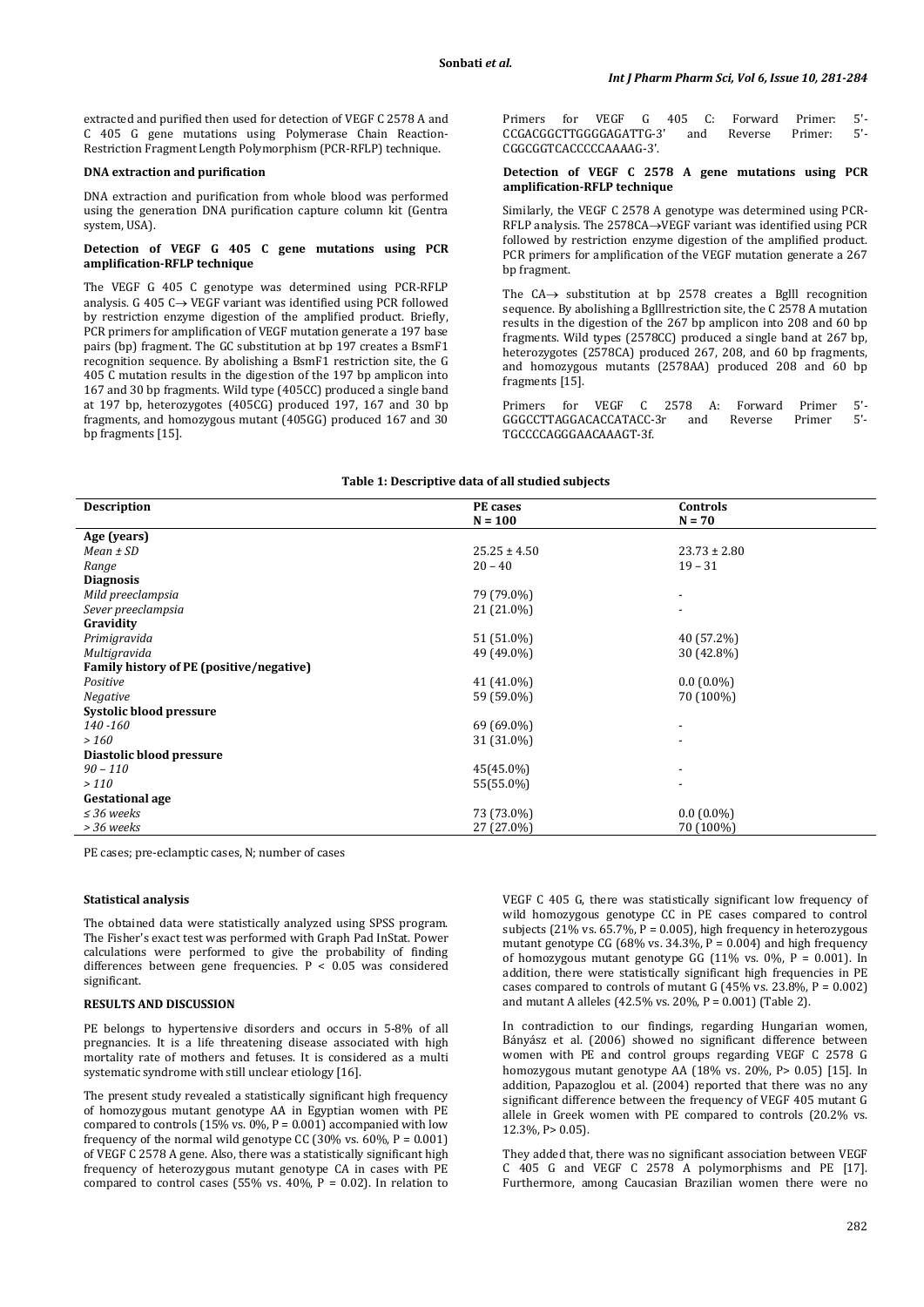significant differences in the distribution of VEGF C 2578 A genotypes or alleles between pre-eclamptic white and non-white pregnant women and controls  $(P> 0.05)$  [18]. Another study by Garza-veloz et al. (2011) regarding Mexican women, showed no evidence of an association between homozygous mutant genotype AA of VEGF gene in women with PE compared to controls (11% vs. 11%,  $P = 0.31$  [19].

In agreement with our results, Shim et al. (2007) stated that there was a statistically significant higher frequency of VEGF C 405 G homozygous mutant genotype GG between Korean women with PE compared to controls (6.4% vs. 1.9%, P< 0.001). Also, Korean women carrying the mutant C 405 G allele were significantly higher in frequency in PE women than in control subjects (27% vs. 15%, P< 0.05) [20].

| Table 2: Frequencies of VEGF C 405 G and C 2578 A mutations among cases of PE compared to controls |
|----------------------------------------------------------------------------------------------------|
|----------------------------------------------------------------------------------------------------|

| Genotype             | PE cases    | <b>Controls</b> | P     |  |
|----------------------|-------------|-----------------|-------|--|
|                      | $N = 100$   | $N = 70$        |       |  |
|                      |             |                 |       |  |
| <b>VEGF C 405 G</b>  |             |                 |       |  |
| CC                   | 21 (21.0%)  | 46 (65.7%)      | 0.005 |  |
| CG                   | 68 (68.0%)  | 24 (34.3%)      | 0.004 |  |
| GG                   | 11 (11.0%)  | $0.0(0.00\%)$   | 0.001 |  |
| G 405 C Alleles      |             |                 |       |  |
| C. allele            | 110 (55.0%) | 116 (76.2%)     | 0.001 |  |
| G. allele            | 90 (45.0%)  | 48 (23.8%)      | 0.002 |  |
| <b>VEGF C 2578 A</b> |             |                 |       |  |
| CC                   | 30 (30.0%)  | 42 (60.0%)      | 0.001 |  |
| CA                   | 55 (55.0%)  | 28 (40.0%)      | 0.020 |  |
| AA                   | 15 (15.0%)  | $0.0(0.00\%)$   | 0.001 |  |
| C 2578 A Alleles     |             |                 |       |  |
| C. allele            | 115 (57.5%) | 112 (80.0%)     | 0.001 |  |
| A. allele            | 85 (42.5%)  | 28 (20.0%)      | 0.001 |  |

N; number of cases, P; probability and P < 0.05 means significant, CC; normal homozygous wild type, CG and CA; heterozygous mutant types, GG and AA; homozygous mutant types

Based on our results, we can say that there is significant association between VEGF C 405 G and VEGF C 2578 A gene polymorphisms and PE among Egyptian women. Regarding severity of PE (Table 3), our study showed that the frequency of cases carrying the homozygous mutant genotype GG was statistically significantly higher among severe cases compared to mild cases  $(11.1\% \text{ vs. } 10.9\% \text{ P} = 0.01)$ . Statistically non-significant differences (P > 0.05) in allelic frequencies of the VEGF G 405 C gene among mild and severe cases were found. Table 3 also revealed statistically non-significant differences ( $P > 0.05$ ) in VEGF C 2578 A gene genotypic and allelic frequencies among mild and severe PE cases. On contrary, the frequency of VEGF C 405 G mutant G allele in Greek women with mild PE compared to severe was significantly lower (11.4% vs.  $27.5\%$ , P = 0.019) [17].

**Table 3: Frequencies of VEGF C 405 G and C 2578 A genes polymorphisms in pre-eclamptic cases according to severity of the disease**

| Genotype             | <b>Mild PE</b> | <b>Severe PE</b> | P    |
|----------------------|----------------|------------------|------|
|                      | $N = 46$       | $N = 54$         |      |
| <b>VEGF C 405 G</b>  |                |                  |      |
| CC                   | $9(19.6\%)$    | 12 (22.2%)       | 0.04 |
| C G                  | 32 (69.6%)     | 36 (66.7%)       | 0.46 |
| GG                   | $5(10.9\%)$    | $6(11.1\%)$      | 0.01 |
| G 405 C Alleles      |                |                  |      |
| C allele             | 50 (54.4%)     | 60 (55.5%)       | 0.30 |
| G allele             | 42 (45.6%)     | 48 (44.4%)       | 0.20 |
| <b>VEGF C 2578 A</b> |                |                  |      |
| CC                   | 18 (32.9%)     | 12 (19.1%)       | 0.06 |
| CA                   | 22 (50.6%)     | 33 (71.4%)       | 0.36 |
| AA                   | $6(16.5\%)$    | $9(9.50\%)$      | 0.25 |
| C 2578 A Alleles     |                |                  |      |
| C allele             | 58 (58.2%)     | 57 (54.8%)       | 0.73 |
| A allele             | 34 (41.8%)     | 51 (45.2%)       | 0.71 |

N; number of cases, P; probability and P < 0.05 means significant, CC; normal homozygous wild type, CG and CA; heterozygous mutant types, GG and AA; homozygous mutant types

Many factors such as: family history of PE/eclampsia, nulliparity, previous pregnancy with PE development, multiple pregnancy, obesity, diabetes mellitus, chronic hypertension, renal and autoimmune diseases were indicated to increase the risk of PE [21]. Watson et al. (2000) stated that the VEGF C 405 G and VEGF C 2578 A polymorphisms determine the production of VEGF. The highest VEGF production was associated with the VEGF 405 GG genotype; the intermediate production was associated with the GC genotype and the lowest production with the CC genotype [22]. It was suggested that the genetic polymorphisms of VEGF gene is linked to an inherited alteration of VEGF production may contribute to the

pathogenesis of PE since VEGF has a central role in many processes that are involved in the development and progression of PE [23].

# **CONCLUSION**

There is a significant association between VEGF C 405 G and VEGF C 2578 A gene polymorphisms and PE among Egyptian women. There were statistically significant low frequencies of wild homozygous genotype CC and high frequencies of heterozygous mutant genotypes CG & CA and homozygous mutant genotypes GG & AA in PE cases compared to controls. The frequency of cases carrying the homozygous mutant genotype GG was higher among severe pre